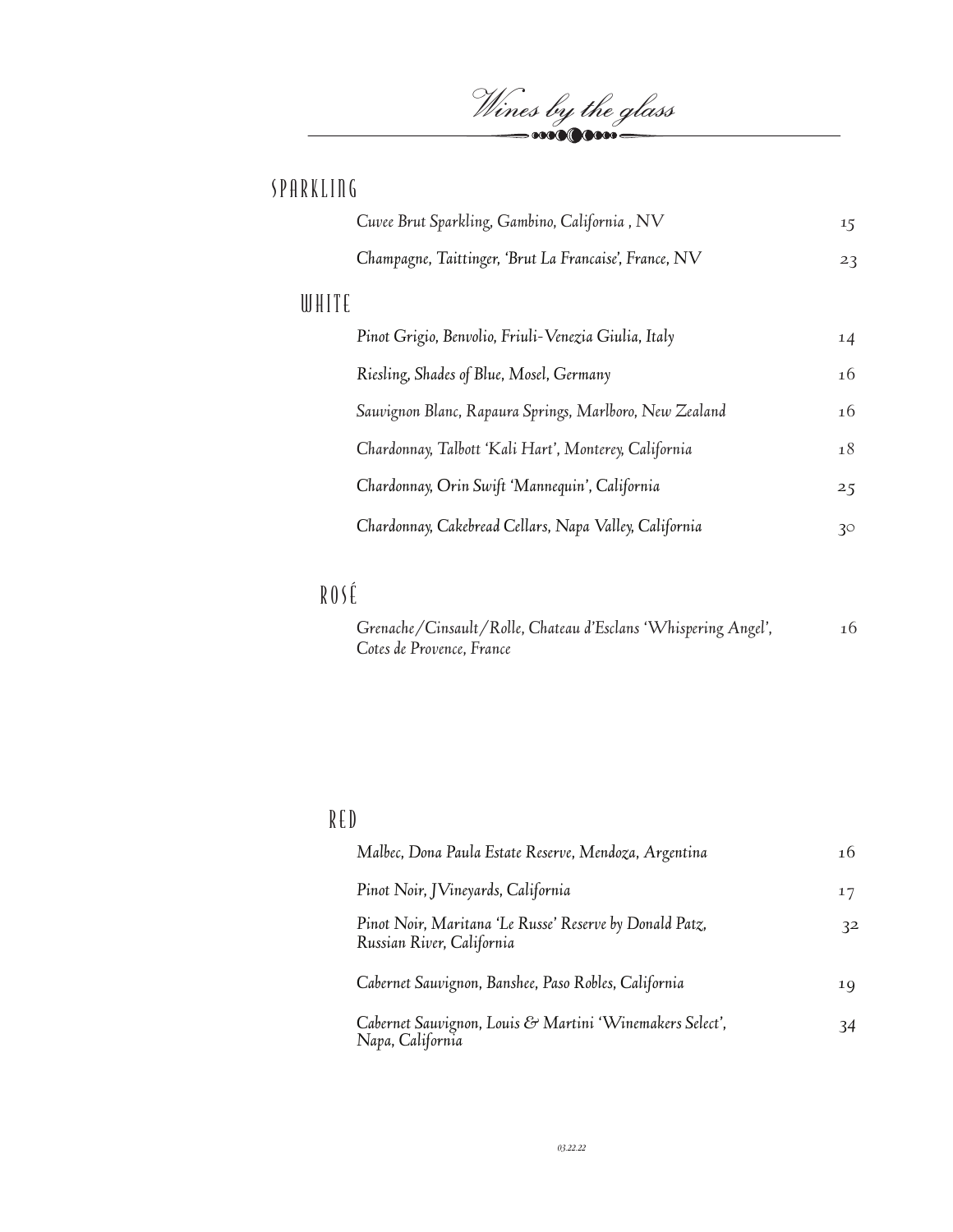Sparkling *Cuvee Brut Sparkling, Gambino, California,NV 60 Champagne, Taittinger, 'Brut La Francaise', France, NV 115 Champagne, Veuve Clicquot, 'Yellow Label', France, NV 125 Champagne, Perrier-Jouët, 'Blanc de Blancs', France, NV 195 Champagne, Perrier-Jouët, 'Belle Epoque', France, 2013 450 Champagne, Dom Pérignon, France, 2012 550 Champagne, Armand de Brignac, 'Ace of Spades', France, NV 900 Rosé Champagne, Perrier-Jouët, 'Belle Epoque', France, 2012 875 Rosé Champagne, Dom Pérignon, France, 2008 900*

Rosé

**MARIAM** 

| Grenache/Cinsault/Rolle, Chateau d'Esclans 'Whispering Angel',<br>Cotes de Provence, France 2020 | 64  |
|--------------------------------------------------------------------------------------------------|-----|
| Grenache/Cinsault/Syrah/Mourvedre/Tibourin, Le Fete Du Rose,<br>Cotes de Provence, France 2020   | 90. |
| Grenache/Cinsault/Rolle, Chateau d'Esclans 'Rock Angel',<br>Cotes de Provence, France 2020       | 116 |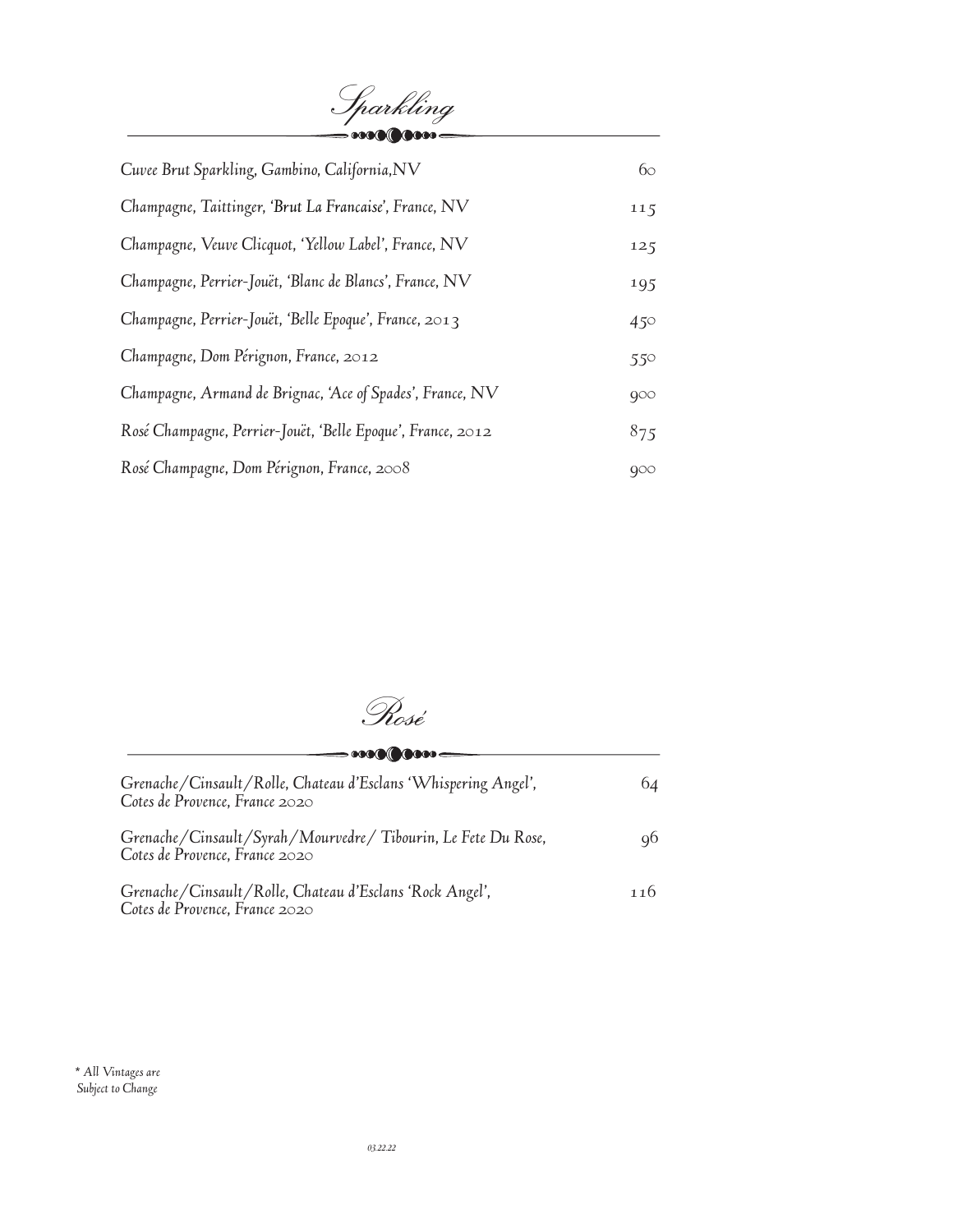| Pinot Grigio, Benvolio, Friuli-Venezia Giulia, Italy, 2020               | 56  |
|--------------------------------------------------------------------------|-----|
| Riesling, Shades of Blue, Mosel, Germany                                 | 64  |
| Sauvignon Blanc, Rapaura Springs, Marlboro, New Zealand,2019             | 64  |
| Sauvignon Blanc, Craggy Range, Marlborough, New Zealand,2021             | 72  |
| Sauvignon Blanc, Cakebread Cellars, Napa Valley, California, 2020        | 90  |
| Sauvignon Blanc, Cloudy Bay, Marlborough, New Zealand, 2020              | 100 |
| Chardonnay, Talbott 'Kali Hart', Monterey, California                    | 72  |
| Chardonnay, Orin Swift, 'Mannequin', California, 2018                    | 100 |
| Chardonnay, Cakebread Cellars, Napa Valley, California, 2020             | 120 |
| Chardonnay, Pouilly-Fuissé, Domaine J.A. Ferret, Burgundy, France, 2019  | 125 |
| Chardonnay, Far Niente, Napa Valley, California, 2019                    | 160 |
| Chardonnay, Meursault, Maison Louis Jadot, Burgundy, France $2016$       | 165 |
| Chardonnay, Chassagne-Montrachet, Joseph Drouhin, Burgundy, France, 2013 | 210 |

White Wines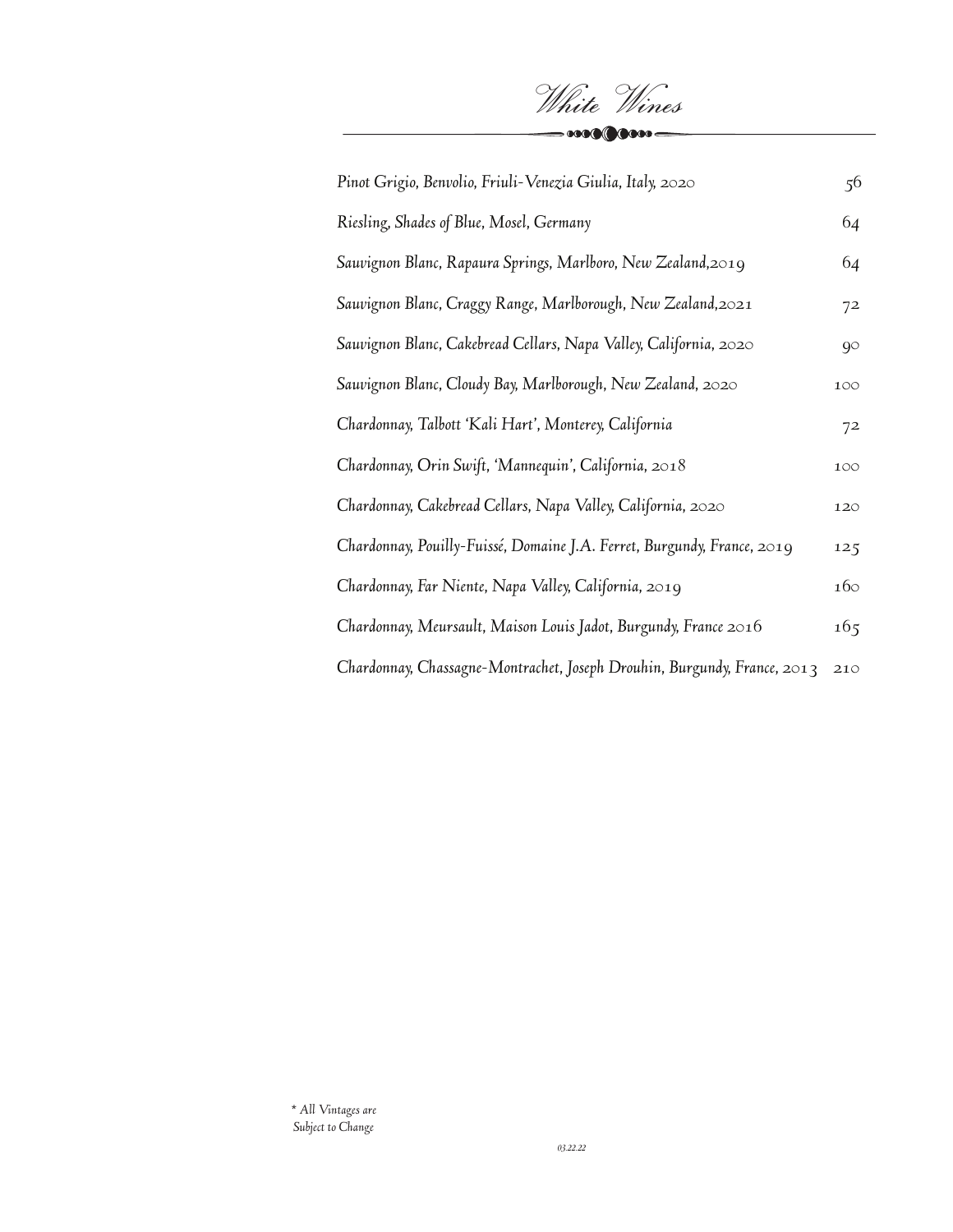

| Pinot Noir, J Vineyards, California, 2019                                            | 68  |
|--------------------------------------------------------------------------------------|-----|
| Pinot Noir, Maritana 'Le Russe' Reserve by Donald Patz,<br>Russian River, California | 128 |
| Pinot Noir, Flowers, Sonoma Coast, California, 2019                                  | 130 |
| Pinot Noir, Battle Creek, Wilamette, Oregon                                          | 160 |
| Pinot Noir, Louis Jadot, Échezéaux, Grand Cru, Burgundy, France, 2016                | 600 |
| Malbec, Dona Paula Estate Reserve, Mendoza, Argentina                                | 64  |
| Petite Sirah, Stags' Leap, Napa Valley, California, 2018                             | 120 |
| Barolo, Michele Chiarlo, 'Tortoniano', Piedmont, Italy, $2016$                       | 145 |
| Brunello di Montalcino, Banfi, Tuscany, Italy, 2016                                  | 190 |
| Cabernet Sauvignon, Banshee, Paso Robles, California, 2019                           | 76  |
| Cabernet Sauvignon, Opolo, Paso Robles, California                                   | 130 |
| Cabernet Sauvignon, Louis & Martini 'Winemakers Select',<br>Napa, California 2018    | 136 |
| Cabernet Sauvignon, Orin Swift, 'Palermo', Napa Valley, California 2019              | 145 |
| Cabernet Sauvignon, Cakebread Cellars, Napa Valley, California, 2018                 | 195 |
| Cabernet Sauvignon, Caymus, Napa, California, 2019                                   | 225 |
| Cabernet Sauvignon, Pahlmeyer 'Jayson', Napa, California                             | 240 |
| Cabernet Sauvignon, Louis & Martini Monte Rosso,<br>Napa, California 2016            | 340 |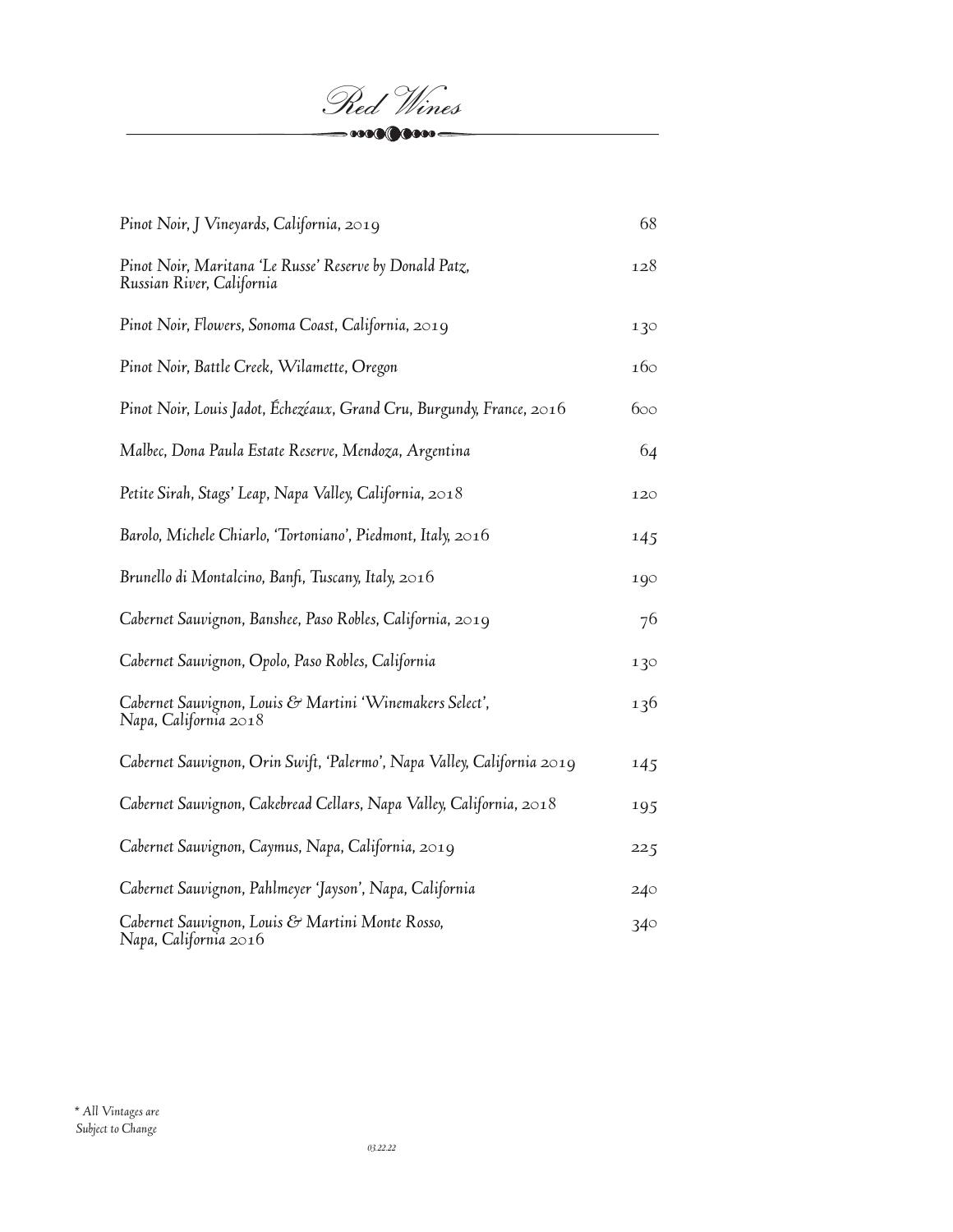| Cabernet Sauvignon, Silver Oak, Napa Valley, California, 2016                               | 375  |
|---------------------------------------------------------------------------------------------|------|
| Cabernet Sauvignon, M by Michael Mondavi, Napa Valley,<br>California, 2009                  | 400  |
| Cabernet Sauvignon, Pahlmeyer, 'Proprietary Red',<br>Napa Valley, California, 2017          | 500  |
| Cabernet Sauvignon, Caymus, 'Special Selection' Napa, California, 2019                      | 650  |
| Cabernet Sauvignon, Lokoya, 'Diamond Mountain District', 2018                               | 800  |
| Cabernet Sauvignon, Opus One, Napa, California, 2018                                        | 875  |
| Cabernet Sauvignon, Hundred Acre, 'Ark Vineyard',<br>Napa Valley, California. 2018          | 1350 |
| Cabernet Sauvignon, Hundred Acre, 'Kayli Morgan Vineyard',<br>Napa Valley, California, 2018 | 1350 |
| Amarone, Masi, Costasera Classico, Veneto, Italy, 2016                                      | 155  |
| Amarone, Allegrini, Veneto, Italy, 2017                                                     | 175  |
| Super Tuscan, Gaja, 'Magari', Tuscany, Italy, 2019                                          | 200  |
| Bordeaux, Château Lassègue, Bordeaux, France, 2018                                          | 135  |
| Châteauneuf-du-Pape, Vieux-Telegraphe, Rhône Valley, France, 2019                           | 225  |
| Red Blend, Verite, 'Le Desir', Sonoma County, California, 2014                              | 600  |

*\* All Vintages are Subject to Change*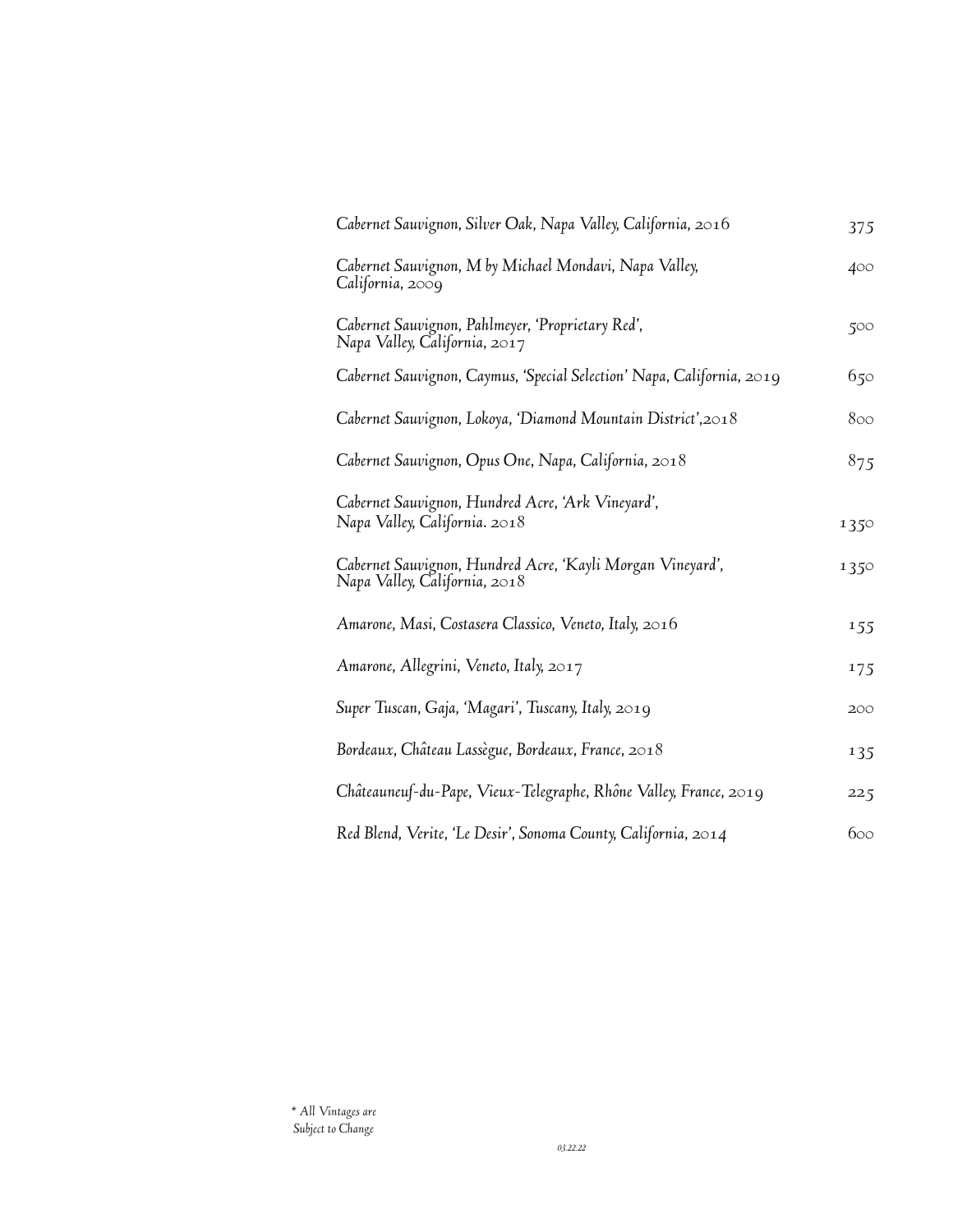Large Format Wines  $-0000(000000)$ 

| Champagne, Taittinger, 'La Française', France, NV                          | 1.5 Liter 275      |
|----------------------------------------------------------------------------|--------------------|
| Champagne, Veuve Clicquot, 'Yellow Label', France, NV                      | 1.5 Liter<br>375   |
| Super Tuscan, Tenuta San Guido, 'Sassicaia', Tuscany, Italy, 2015          | $1.5$ Liter $1100$ |
| Cabernet, Kenwood, 'Jack London', Sonoma County, California, 2014          | 1.5 Liter<br>195   |
| Cabernet, Cakebread Cellars, Napa Valley, California, 2017                 | 1.5 Liter<br>375   |
| Cabernet, Silver Oak, Napa Valley, California, 2016                        | 1.5 Liter $800$    |
| Cabernet, Silver Oak, Napa Valley, California, 2020                        | $3$ Liter $1400$   |
| Cabernet, Silver Oak, Napa Valley, California, 2017                        | 6 Liter 2500       |
| Cabernet Sauvignon, Opus One, Napa, California, 2016                       | 1.5 Liter 2750     |
| Cabernet Sauvignon, Hundred Acre 'Ark Vineyard',<br>Napa, California, 2018 | 1.5 Liter 4580     |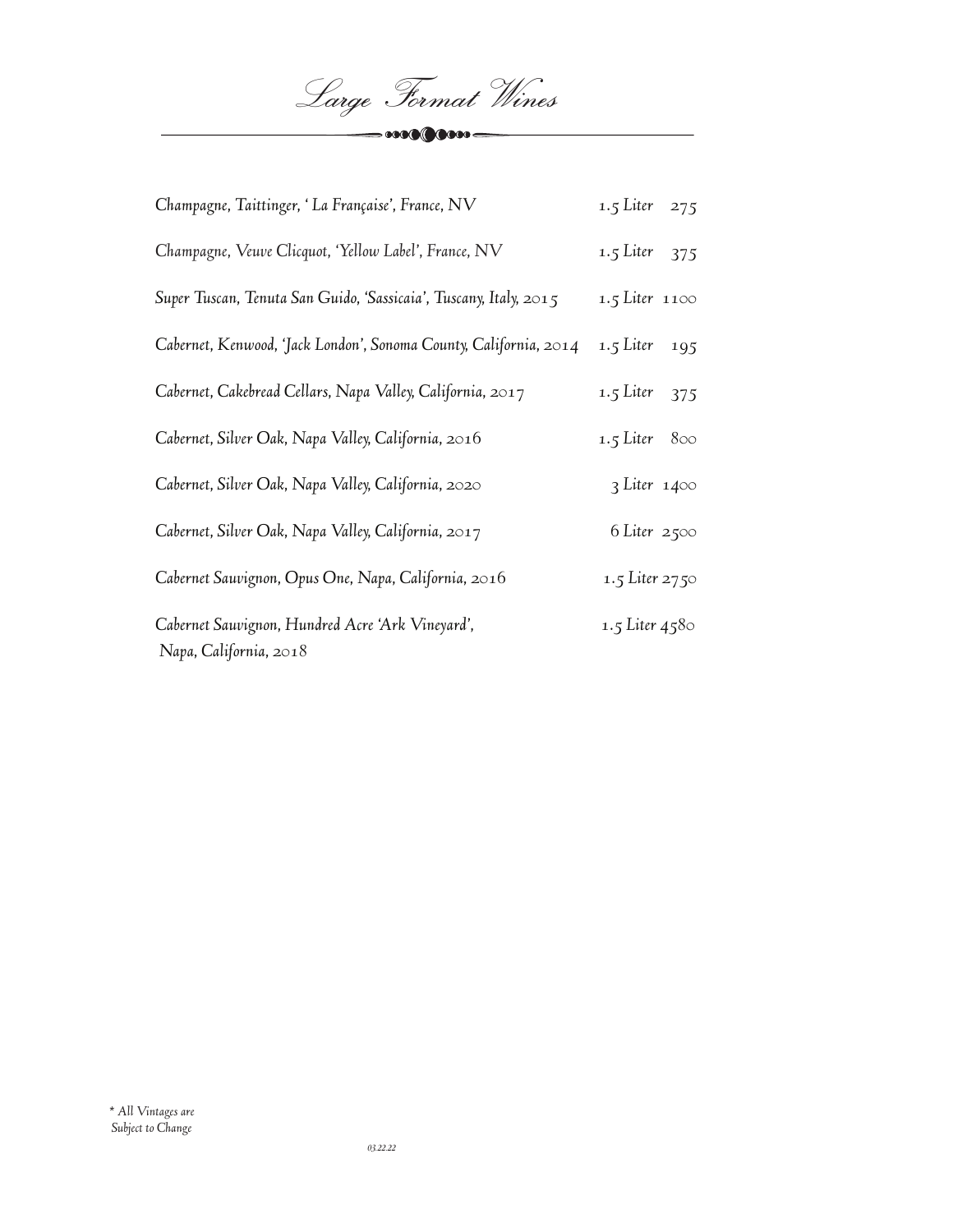Specialty Cocktails  $\mathbf{000}$  (  $\mathbf{000}$ 

Emerald Gimlet *absolut vodka, basil, cold pressed lime* 19

Pink Panther *the botanist islay dry gin,, st germain liqueur, pink peppercorn, cold pressed lemon* 19

> Beauty Elixir *beefeater london dry gin, Sparkling Rosé, cucumber, strawberry* 20

O.D.B. "Old Dirty Bramble" *cazadores blanco tequila, smoked blackberries, honey, ginger, cold pressed lemon*

19

Earl The Pearl  *haku japanese vodka, Earl Grey Tea, cold pressed lemon, mint 19*

Green With Envy *ketel one botanicals cucumber & mint vodka,, st germain liqueur, jalapeno cilantro nectar, cold pressed lime, celery salt*

*19*

Bubbles & Berries *taittinger champagne,grey goose vodka, st. germain liqueur, muddled strawberries*

22

The Woodsman *old forrester bourbon, house allspice dram, maple, cold pressed lemon, muddled pears 21*

> Nirvana *herradura blanco tequila, passion fruit, ginger cold pressed lime, chili pepper, Red Bull Yellow Edition* 20

Barrel Aged

The White Whale *madre espadin mezcal, dolin blanc vermouth, cocchi americano, honeysuckle, peppercorn* 24